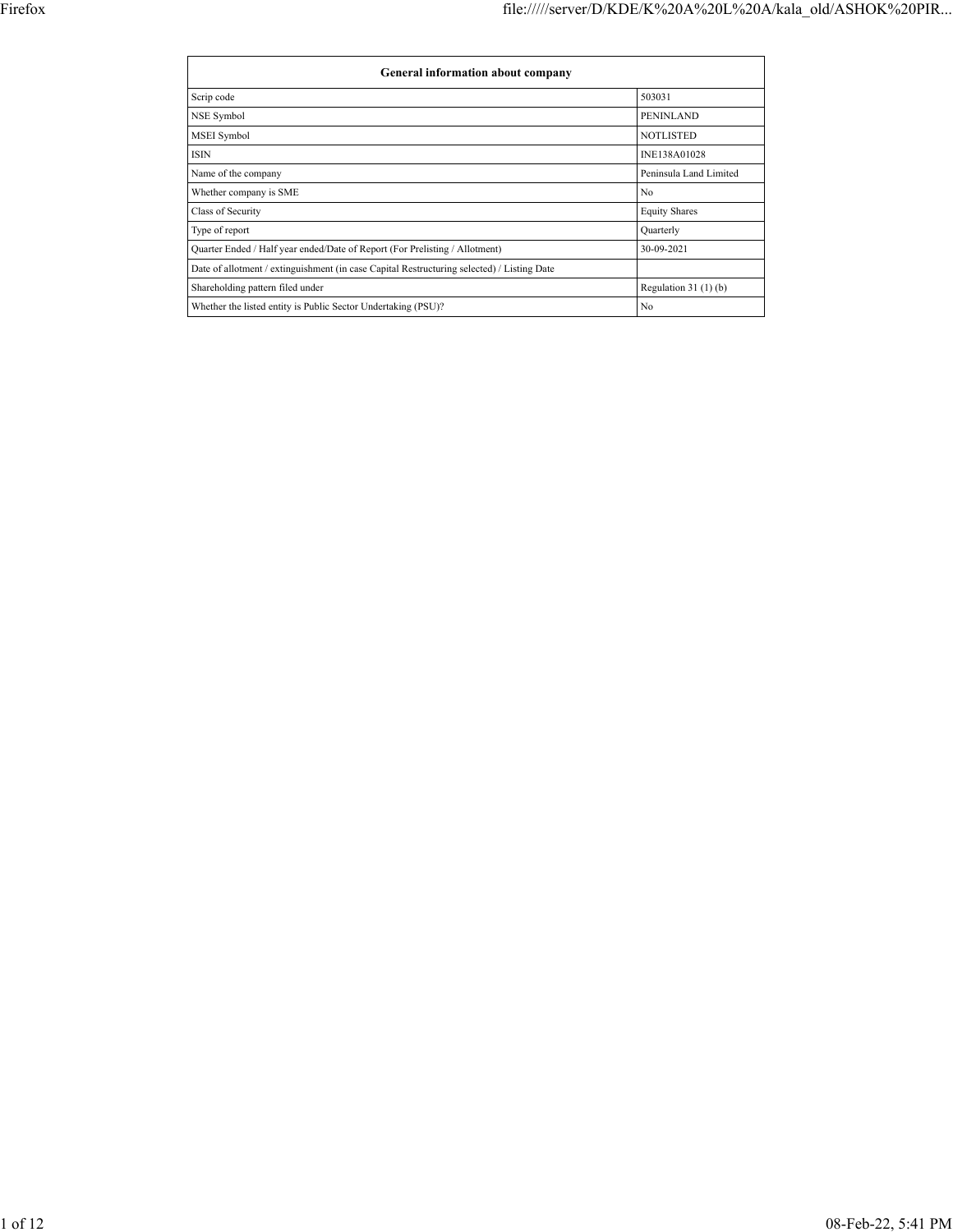|            |                                                                                           | <b>Declaration</b> |                                |                       |                            |
|------------|-------------------------------------------------------------------------------------------|--------------------|--------------------------------|-----------------------|----------------------------|
| Sr.<br>No. | Particular                                                                                | Yes/No             | Promoter and<br>Promoter Group | Public<br>shareholder | Non Promoter-Non<br>Public |
|            | Whether the Listed Entity has issued any partly paid up<br>shares?                        | N <sub>0</sub>     | No                             | No                    | No                         |
| 2          | Whether the Listed Entity has issued any Convertible<br>Securities?                       | No                 | N <sub>0</sub>                 | N <sub>0</sub>        | No                         |
| 3          | Whether the Listed Entity has issued any Warrants?                                        | No                 | No                             | N <sub>0</sub>        | N <sub>0</sub>             |
| 4          | Whether the Listed Entity has any shares against which<br>depository receipts are issued? | N <sub>0</sub>     | No                             | No                    | No                         |
| 5          | Whether the Listed Entity has any shares in locked-in?                                    | No                 | No.                            | N <sub>0</sub>        | No                         |
| 6          | Whether any shares held by promoters are pledge or<br>otherwise encumbered?               | N <sub>0</sub>     | No                             |                       |                            |
| 7          | Whether company has equity shares with differential<br>voting rights?                     | N <sub>0</sub>     | No                             | N <sub>0</sub>        | N <sub>0</sub>             |
| 8          | Whether the listed entity has any significant beneficial<br>owner?                        | <b>Yes</b>         |                                |                       |                            |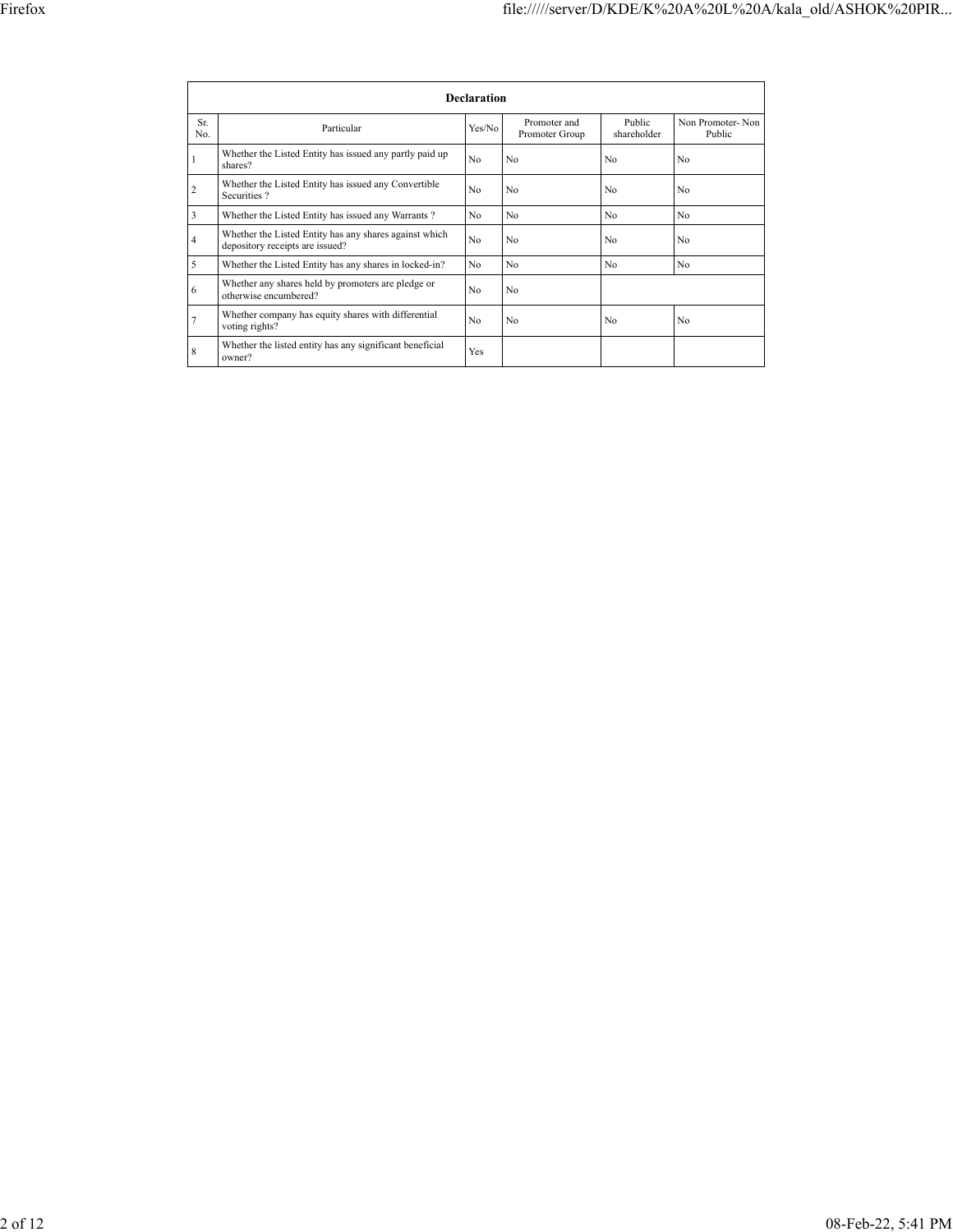|                 | <b>Table I - Summary Statement holding of specified securities</b> |                         |                     |                                 |                          |                                                         |                                                  |                                                                  |               |            |                     |  |  |  |
|-----------------|--------------------------------------------------------------------|-------------------------|---------------------|---------------------------------|--------------------------|---------------------------------------------------------|--------------------------------------------------|------------------------------------------------------------------|---------------|------------|---------------------|--|--|--|
|                 |                                                                    |                         | No. of fully        | No.<br>Of<br>Partly             | No. Of<br>shares         | Total nos.                                              | Shareholding<br>as a % of total<br>no. of shares | Number of Voting Rights held in each class<br>of securities (IX) |               |            |                     |  |  |  |
| Category<br>(I) | Category of<br>shareholder                                         | Nos. Of<br>shareholders | paid up<br>equity   | paid-<br>up                     | underlying<br>Depository | shares held<br>(calculated as<br>$(VII) =$<br>per SCRR, | No of Voting (XIV) Rights                        |                                                                  |               | Total as a |                     |  |  |  |
|                 | (II)                                                               | (III)                   | shares held<br>(IV) | equity<br>shares<br>held<br>(V) | Receipts<br>(VI)         | $(IV)+(V)+$<br>(VI)                                     | 1957) (VIII)<br>As a % of<br>$(A+B+C2)$          | Class eg:<br>X                                                   | Class<br>eg:y | Total      | $%$ of<br>$(A+B+C)$ |  |  |  |
| (A)             | Promoter &<br>Promoter<br>Group                                    | 10                      | 172024333           |                                 |                          | 172024333                                               | 61.61                                            | 172024333                                                        |               | 172024333  | 61.61               |  |  |  |
| (B)             | Public                                                             | 49168                   | 107176887           |                                 |                          | 107176887                                               | 38.39                                            | 107176887                                                        |               | 107176887  | 38.39               |  |  |  |
| (C)             | Non<br>Promoter-<br>Non Public                                     |                         |                     |                                 |                          |                                                         |                                                  |                                                                  |               |            |                     |  |  |  |
| (C1)            | <b>Shares</b><br>underlying<br><b>DRs</b>                          |                         |                     |                                 |                          |                                                         |                                                  |                                                                  |               |            |                     |  |  |  |
| (C2)            | Shares held<br>by<br>Employee<br>Trusts                            |                         |                     |                                 |                          |                                                         |                                                  |                                                                  |               |            |                     |  |  |  |
|                 | Total                                                              | 49178                   | 279201220           |                                 |                          | 279201220                                               | 100                                              | 279201220                                                        |               | 279201220  | 100                 |  |  |  |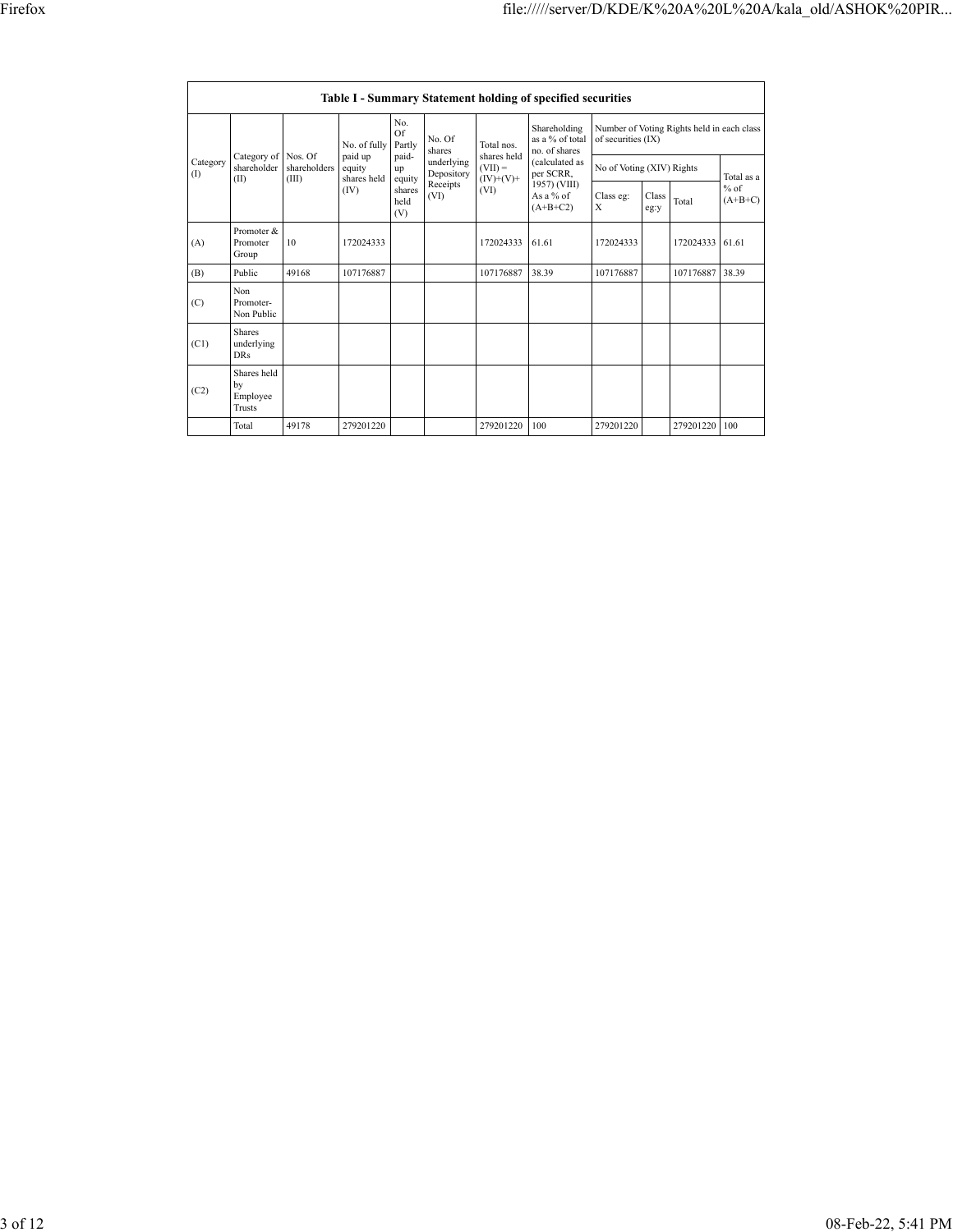|                 |                                           |                                               |                                               |                                                                             | Table I - Summary Statement holding of specified securities                                |  |                                                       |                         |                                                    |                                       |
|-----------------|-------------------------------------------|-----------------------------------------------|-----------------------------------------------|-----------------------------------------------------------------------------|--------------------------------------------------------------------------------------------|--|-------------------------------------------------------|-------------------------|----------------------------------------------------|---------------------------------------|
| Category<br>(I) | Category of<br>shareholder                | No. Of<br>Shares<br>Underlying<br>Outstanding | No. of<br>Shares<br>Underlying<br>Outstanding | No. Of Shares<br>Underlying<br>Outstanding<br>convertible<br>securities and | Shareholding, as<br>a % assuming full<br>conversion of<br>convertible<br>securities (as a  |  | Number of<br>Locked in<br>shares $(XII)$              | <b>Shares</b><br>(XIII) | Number of<br>pledged or<br>otherwise<br>encumbered | Number of<br>equity shares<br>held in |
|                 | (II)                                      | convertible<br>securities $(X)$               | Warrants<br>$(X_i)$                           | No. Of<br>Warrants $(X_i)$<br>(a)                                           | percentage of<br>diluted share<br>capital) $(XI)$ =<br>$(VII)+(X)$ As a %<br>of $(A+B+C2)$ |  | As a $\%$<br>of total<br><b>Shares</b><br>held<br>(b) | No.<br>(a)              | As a %<br>of total<br><b>Shares</b><br>held(b)     | dematerialized<br>form (XIV)          |
| (A)             | Promoter &<br>Promoter<br>Group           |                                               |                                               |                                                                             | 61.61                                                                                      |  |                                                       |                         |                                                    | 172024333                             |
| (B)             | Public                                    |                                               |                                               |                                                                             | 38.39                                                                                      |  |                                                       |                         |                                                    | 104154001                             |
| (C)             | Non<br>Promoter-<br>Non Public            |                                               |                                               |                                                                             |                                                                                            |  |                                                       |                         |                                                    |                                       |
| (C1)            | <b>Shares</b><br>underlying<br><b>DRs</b> |                                               |                                               |                                                                             |                                                                                            |  |                                                       |                         |                                                    |                                       |
| (C2)            | Shares held<br>by<br>Employee<br>Trusts   |                                               |                                               |                                                                             |                                                                                            |  |                                                       |                         |                                                    |                                       |
|                 | Total                                     |                                               |                                               |                                                                             | 100                                                                                        |  |                                                       |                         |                                                    | 276178334                             |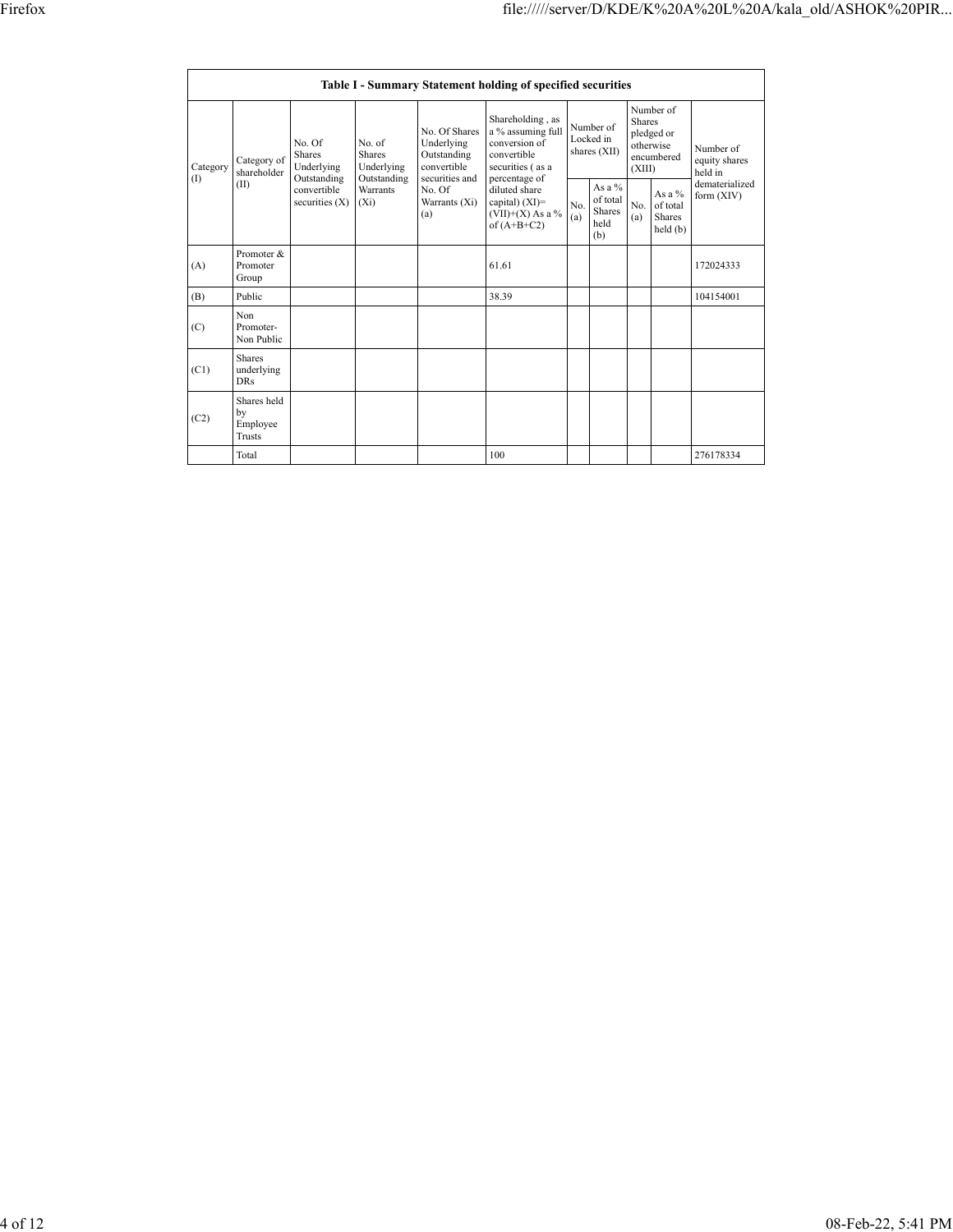| Table II - Statement showing shareholding pattern of the Promoter and Promoter Group          |                                                                                                                     |                       |                                                      |                       |                          |                           |                                                     |                                                                  |               |           |                                 |  |  |
|-----------------------------------------------------------------------------------------------|---------------------------------------------------------------------------------------------------------------------|-----------------------|------------------------------------------------------|-----------------------|--------------------------|---------------------------|-----------------------------------------------------|------------------------------------------------------------------|---------------|-----------|---------------------------------|--|--|
|                                                                                               | Category &                                                                                                          | Nos. Of               | No.<br>Of<br>Partly<br>No. of<br>fully paid<br>paid- |                       | No. Of<br>shares         | Total nos.<br>shares held | Shareholding<br>as a % of<br>total no. of<br>shares | Number of Voting Rights held in each<br>class of securities (IX) |               |           |                                 |  |  |
| Sr.                                                                                           | Name of the<br>Shareholders (I)                                                                                     | shareholders<br>(III) | up equity<br>shares held                             | up<br>equity          | underlying<br>Depository | $(VII) =$<br>$(IV)+(V)+$  | (calculated<br>as per                               | No of Voting (XIV) Rights                                        |               |           | Total<br>as a %                 |  |  |
|                                                                                               |                                                                                                                     |                       | (IV)                                                 | shares<br>held<br>(V) | Receipts<br>(VI)         | (VI)                      | SCRR,<br>1957) (VIII)<br>As a % of<br>$(A+B+C2)$    | Class eg: X                                                      | Class<br>eg:y | Total     | of<br>Total<br>Voting<br>rights |  |  |
| А                                                                                             | Table II - Statement showing shareholding pattern of the Promoter and Promoter Group                                |                       |                                                      |                       |                          |                           |                                                     |                                                                  |               |           |                                 |  |  |
| (1)                                                                                           | Indian                                                                                                              |                       |                                                      |                       |                          |                           |                                                     |                                                                  |               |           |                                 |  |  |
| (a)                                                                                           | Individuals/Hindu<br>undivided Family                                                                               | 5                     | 47686110                                             |                       |                          | 47686110                  | 17.08                                               | 47686110                                                         |               | 47686110  | 17.08                           |  |  |
| (d)                                                                                           | Any Other<br>(specify)                                                                                              | 5                     | 124338223                                            |                       |                          | 124338223                 | 44.53                                               | 124338223                                                        |               | 124338223 | 44.53                           |  |  |
| Sub-Total<br>(A)(1)                                                                           |                                                                                                                     | 10                    | 172024333                                            |                       |                          | 172024333                 | 61.61                                               | 172024333                                                        |               | 172024333 | 61.61                           |  |  |
| (2)                                                                                           | Foreign                                                                                                             |                       |                                                      |                       |                          |                           |                                                     |                                                                  |               |           |                                 |  |  |
| Total<br>Shareholding<br>of Promoter<br>and<br>Promoter<br>Group<br>$(A)=(A)$<br>$(1)+(A)(2)$ |                                                                                                                     | 10                    | 172024333                                            |                       |                          | 172024333                 | 61.61                                               | 172024333                                                        |               | 172024333 | 61.61                           |  |  |
| В                                                                                             | Table III - Statement showing shareholding pattern of the Public shareholder                                        |                       |                                                      |                       |                          |                           |                                                     |                                                                  |               |           |                                 |  |  |
| (1)                                                                                           | Institutions                                                                                                        |                       |                                                      |                       |                          |                           |                                                     |                                                                  |               |           |                                 |  |  |
| (a)                                                                                           | <b>Mutual Funds</b>                                                                                                 | 1                     | 4795                                                 |                       |                          | 4795                      | $\boldsymbol{0}$                                    | 4795                                                             |               | 4795      | $\boldsymbol{0}$                |  |  |
| (e)                                                                                           | Foreign Portfolio<br>Investors                                                                                      | $\overline{c}$        | 2284                                                 |                       |                          | 2284                      | $\boldsymbol{0}$                                    | 2284                                                             |               | 2284      | $\boldsymbol{0}$                |  |  |
| (f)                                                                                           | Financial<br>Institutions/<br>Banks                                                                                 | 13                    | 714464                                               |                       |                          | 714464                    | 0.26                                                | 714464                                                           |               | 714464    | 0.26                            |  |  |
| (g)                                                                                           | Insurance<br>Companies                                                                                              | 3                     | 4870230                                              |                       |                          | 4870230                   | 1.74                                                | 4870230                                                          |               | 4870230   | 1.74                            |  |  |
| Sub-Total<br>(B)(1)                                                                           |                                                                                                                     | 19                    | 5591773                                              |                       |                          | 5591773                   | $\overline{c}$                                      | 5591773                                                          |               | 5591773   | $\overline{2}$                  |  |  |
| (3)                                                                                           | Non-institutions                                                                                                    |                       |                                                      |                       |                          |                           |                                                     |                                                                  |               |           |                                 |  |  |
| (a(i))                                                                                        | Individuals -<br>i.Individual<br>shareholders<br>holding nominal<br>share capital up<br>to Rs. 2 lakhs.             | 46891                 | 60111788                                             |                       |                          | 60111788                  | 21.53                                               | 60111788                                                         |               | 60111788  | 21.53                           |  |  |
| (a(ii))                                                                                       | Individuals - ii.<br>Individual<br>shareholders<br>holding nominal<br>share capital in<br>excess of Rs. 2<br>lakhs. | 62                    | 18772204                                             |                       |                          | 18772204                  | 6.72                                                | 18772204                                                         |               | 18772204  | 6.72                            |  |  |
| (e)                                                                                           | Any Other<br>(specify)                                                                                              | 2196                  | 22701122                                             |                       |                          | 22701122                  | 8.13                                                | 22701122                                                         |               | 22701122  | 8.13                            |  |  |
| Sub-Total<br>(B)(3)                                                                           |                                                                                                                     | 49149                 | 101585114                                            |                       |                          | 101585114                 | 36.38                                               | 101585114                                                        |               | 101585114 | 36.38                           |  |  |
| Total Public<br>Shareholding<br>$(B)= (B)$<br>$(1)+(B)$<br>$(2)+(B)(3)$                       |                                                                                                                     | 49168                 | 107176887                                            |                       |                          | 107176887                 | 38.39                                               | 107176887                                                        |               | 107176887 | 38.39                           |  |  |
| С                                                                                             | Table IV - Statement showing shareholding pattern of the Non Promoter- Non Public shareholder                       |                       |                                                      |                       |                          |                           |                                                     |                                                                  |               |           |                                 |  |  |
| Total (<br>$\mathrm{A} \text{+} \mathrm{B} \text{+} \mathrm{C2}$ )                            |                                                                                                                     | 49178                 | 279201220                                            |                       |                          | 279201220                 | 100                                                 | 279201220                                                        |               | 279201220 | 100                             |  |  |
| Total<br>$(A+B+C)$                                                                            |                                                                                                                     | 49178                 | 279201220                                            |                       |                          | 279201220                 | 100                                                 | 279201220                                                        |               | 279201220 | 100                             |  |  |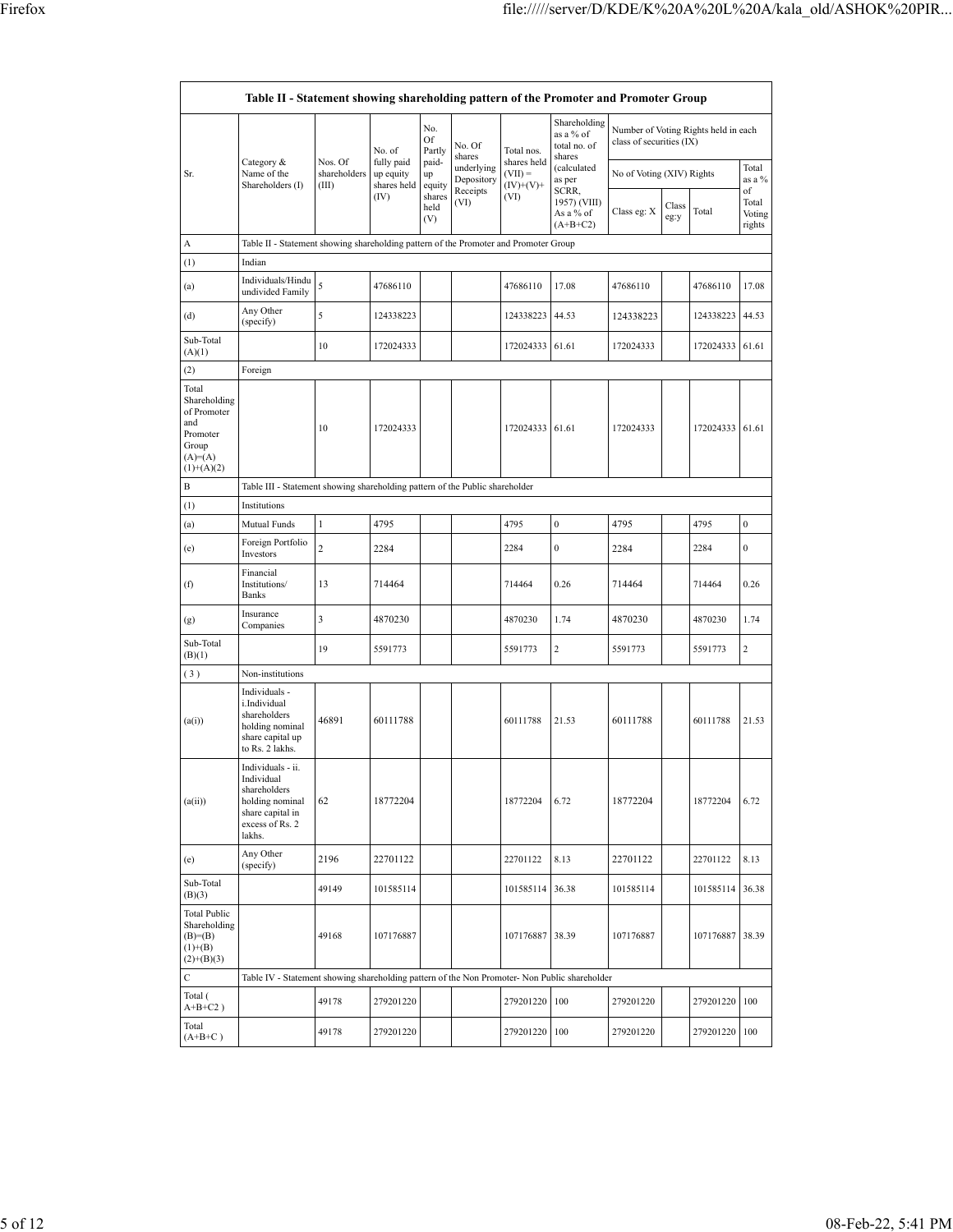$\Gamma$ 

 $\overline{\phantom{a}}$ 

|                                                                                         |                                                           |                                            |                                                                             | Table II - Statement showing shareholding pattern of the Promoter and Promoter Group                       |            |                                          |                  |                                                    |                                                         |
|-----------------------------------------------------------------------------------------|-----------------------------------------------------------|--------------------------------------------|-----------------------------------------------------------------------------|------------------------------------------------------------------------------------------------------------|------------|------------------------------------------|------------------|----------------------------------------------------|---------------------------------------------------------|
| Sr.                                                                                     | No. Of Shares<br>Underlying<br>Outstanding<br>convertible | No. of Shares<br>Underlying<br>Outstanding | No. Of Shares<br>Underlying<br>Outstanding<br>convertible<br>securities and | Shareholding, as a<br>% assuming full<br>conversion of<br>convertible<br>securities (as a<br>percentage of |            | Number of<br>Locked in<br>shares (XII)   | Shares<br>(XIII) | Number of<br>pledged or<br>otherwise<br>encumbered | Number of<br>equity shares<br>held in<br>dematerialized |
|                                                                                         | securities $(X)$                                          | Warrants (Xi)                              | No. Of<br>Warrants (Xi)<br>(a)                                              | diluted share<br>capital) (XI)=<br>$(VII)+(X)$ As a %<br>of $(A+B+C2)$                                     | No.<br>(a) | As a %<br>of total<br>Shares<br>held (b) | No.<br>(a)       | As a %<br>of total<br>Shares<br>held(b)            | form $(XIV)$                                            |
| A                                                                                       |                                                           |                                            |                                                                             | Table II - Statement showing shareholding pattern of the Promoter and Promoter Group                       |            |                                          |                  |                                                    |                                                         |
| (1)                                                                                     | Indian                                                    |                                            |                                                                             |                                                                                                            |            |                                          |                  |                                                    |                                                         |
| (a)                                                                                     |                                                           |                                            |                                                                             | 17.08                                                                                                      |            |                                          |                  |                                                    | 47686110                                                |
| (d)                                                                                     |                                                           |                                            |                                                                             | 44.53                                                                                                      |            |                                          |                  |                                                    | 124338223                                               |
| Sub-Total<br>(A)(1)                                                                     |                                                           |                                            |                                                                             | 61.61                                                                                                      |            |                                          |                  |                                                    | 172024333                                               |
| (2)                                                                                     | Foreign                                                   |                                            |                                                                             |                                                                                                            |            |                                          |                  |                                                    |                                                         |
| Total<br>Shareholding of<br>Promoter and<br>Promoter Group<br>$(A)=(A)$<br>$(1)+(A)(2)$ |                                                           |                                            |                                                                             | 61.61                                                                                                      |            |                                          |                  |                                                    | 172024333                                               |
| B                                                                                       |                                                           |                                            |                                                                             | Table III - Statement showing shareholding pattern of the Public shareholder                               |            |                                          |                  |                                                    |                                                         |
| (1)                                                                                     | Institutions                                              |                                            |                                                                             |                                                                                                            |            |                                          |                  |                                                    |                                                         |
| (a)                                                                                     |                                                           |                                            |                                                                             | $\mathbf{0}$                                                                                               |            |                                          |                  |                                                    | $\mathbf{0}$                                            |
| (e)                                                                                     |                                                           |                                            |                                                                             | $\mathbf{0}$                                                                                               |            |                                          |                  |                                                    | 2284                                                    |
| (f)                                                                                     |                                                           |                                            |                                                                             | 0.26                                                                                                       |            |                                          |                  |                                                    | 696954                                                  |
| (g)                                                                                     |                                                           |                                            |                                                                             | 1.74                                                                                                       |            |                                          |                  |                                                    | 4870230                                                 |
| Sub-Total<br>(B)(1)                                                                     |                                                           |                                            |                                                                             | $\overline{2}$                                                                                             |            |                                          |                  |                                                    | 5569468                                                 |
| (3)                                                                                     | Non-institutions                                          |                                            |                                                                             |                                                                                                            |            |                                          |                  |                                                    |                                                         |
| (a(i))                                                                                  |                                                           |                                            |                                                                             | 21.53                                                                                                      |            |                                          |                  |                                                    | 57462058                                                |
| (a(ii))                                                                                 |                                                           |                                            |                                                                             | 6.72                                                                                                       |            |                                          |                  |                                                    | 18503539                                                |
| (e)                                                                                     |                                                           |                                            |                                                                             | 8.13                                                                                                       |            |                                          |                  |                                                    | 22618936                                                |
| Sub-Total<br>(B)(3)                                                                     |                                                           |                                            |                                                                             | 36.38                                                                                                      |            |                                          |                  |                                                    | 98584533                                                |
| <b>Total Public</b><br>Shareholding<br>$(B)=(B)(1)+(B)$<br>$(2)+(B)(3)$                 |                                                           |                                            |                                                                             | 38.39                                                                                                      |            |                                          |                  |                                                    | 104154001                                               |
| $\overline{C}$                                                                          |                                                           |                                            |                                                                             | Table IV - Statement showing shareholding pattern of the Non Promoter- Non Public shareholder              |            |                                          |                  |                                                    |                                                         |
| Total (<br>$A+B+C2$ )                                                                   |                                                           |                                            |                                                                             | 100                                                                                                        |            |                                          |                  |                                                    | 276178334                                               |
| Total $(A+B+C)$                                                                         |                                                           |                                            |                                                                             | 100                                                                                                        |            |                                          |                  |                                                    | 276178334                                               |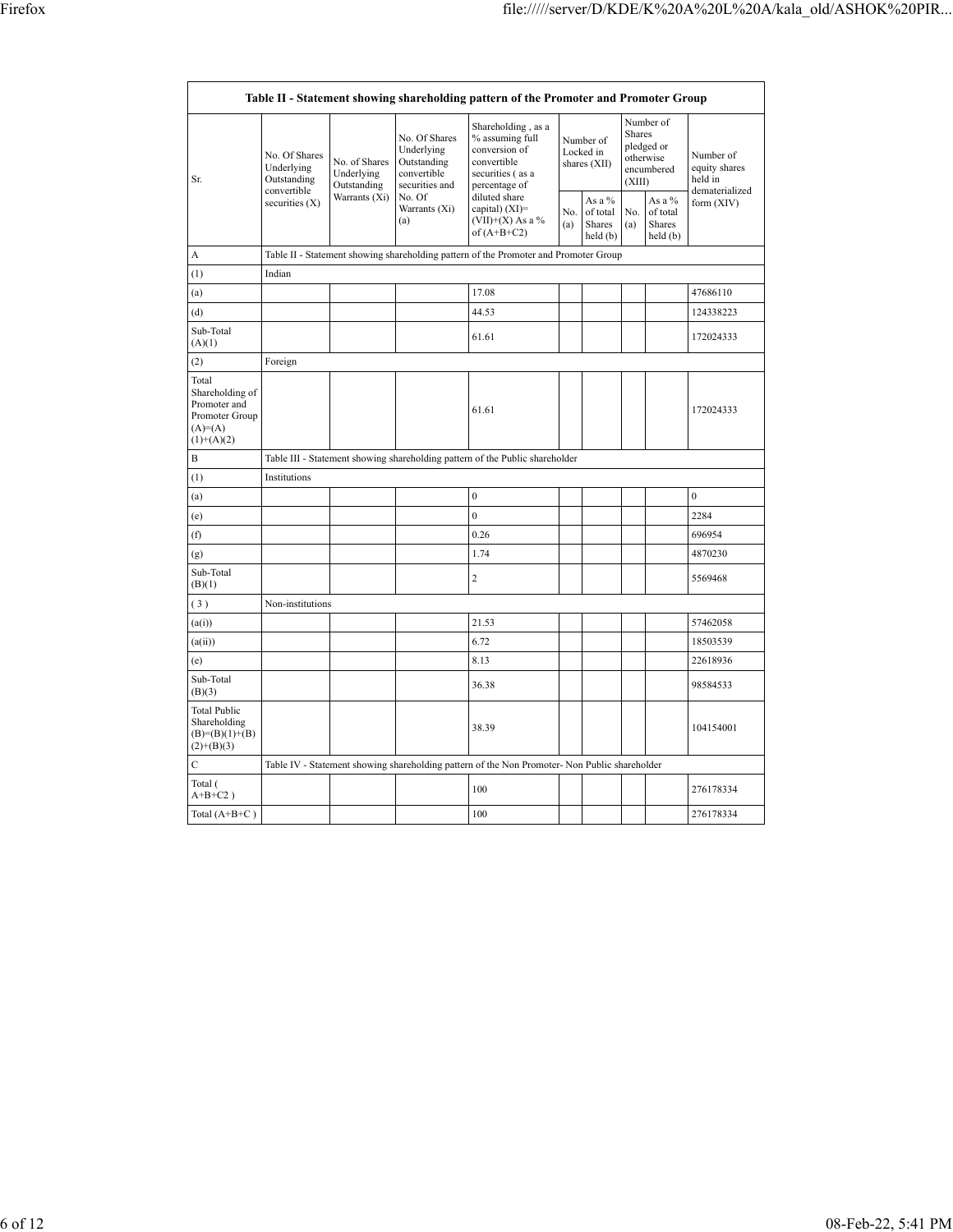| Individuals/Hindu undivided Family                                                                                                                                                         |                   |                         |                                |                                      |                                    |                          |  |  |  |  |  |  |
|--------------------------------------------------------------------------------------------------------------------------------------------------------------------------------------------|-------------------|-------------------------|--------------------------------|--------------------------------------|------------------------------------|--------------------------|--|--|--|--|--|--|
| Searial No.                                                                                                                                                                                | $\mathbf{1}$      | $\overline{2}$          | 3                              | $\overline{4}$                       | 5                                  |                          |  |  |  |  |  |  |
| Name of the<br>Shareholders (I)                                                                                                                                                            | Urvi Piramal<br>А | Rajeev Ashok<br>Piramal | <b>NANDAN ASHOK</b><br>PIRAMAL | HARSHVARDHAN<br><b>ASHOK PIRAMAL</b> | <b>KALPANA</b><br><b>SINGHANIA</b> | Click here to<br>go back |  |  |  |  |  |  |
| PAN(II)                                                                                                                                                                                    | AAJPP8861F        | AAEPP7727R              | AFWPP9313E                     | AAEPP7728A                           | ABXPS4726R                         | Total                    |  |  |  |  |  |  |
| No. of fully paid<br>up equity shares<br>held $(IV)$                                                                                                                                       | 44892015          | 921365                  | 921365                         | 921365                               | 30000                              | 47686110                 |  |  |  |  |  |  |
| No. Of Partly paid-<br>up equity shares<br>held(V)                                                                                                                                         |                   |                         |                                |                                      |                                    |                          |  |  |  |  |  |  |
| No. Of shares<br>underlying<br>Depository<br>Receipts (VI)                                                                                                                                 |                   |                         |                                |                                      |                                    |                          |  |  |  |  |  |  |
| Total nos. shares<br>held $(VII) =$<br>$(IV)+(V)+(VI)$                                                                                                                                     | 44892015          | 921365                  | 921365                         | 921365                               | 30000                              | 47686110                 |  |  |  |  |  |  |
| Shareholding as a<br>% of total no. of<br>shares (calculated<br>as per SCRR,<br>1957) (VIII) As a<br>% of $(A+B+C2)$                                                                       | 16.08             | 0.33                    | 0.33                           | 0.33                                 | 0.01                               | 17.08                    |  |  |  |  |  |  |
| Number of Voting Rights held in each class of securities (IX)                                                                                                                              |                   |                         |                                |                                      |                                    |                          |  |  |  |  |  |  |
| Class eg: $X$                                                                                                                                                                              | 44892015          | 921365                  | 921365                         | 921365                               | 30000                              | 47686110                 |  |  |  |  |  |  |
| Class eg:y                                                                                                                                                                                 |                   |                         |                                |                                      |                                    |                          |  |  |  |  |  |  |
| Total                                                                                                                                                                                      | 44892015          | 921365                  | 921365                         | 921365                               | 30000                              | 47686110                 |  |  |  |  |  |  |
| Total as a % of<br>Total Voting rights                                                                                                                                                     | 16.08             | 0.33                    | 0.33                           | 0.33                                 | 0.01                               | 17.08                    |  |  |  |  |  |  |
| No. Of Shares<br>Underlying<br>Outstanding<br>convertible<br>securities $(X)$                                                                                                              |                   |                         |                                |                                      |                                    |                          |  |  |  |  |  |  |
| No. of Shares<br>Underlying<br>Outstanding<br>Warrants (Xi)                                                                                                                                |                   |                         |                                |                                      |                                    |                          |  |  |  |  |  |  |
| No. Of Shares<br>Underlying<br>Outstanding<br>convertible<br>securities and No.<br>Of Warrants (Xi)<br>(a)                                                                                 |                   |                         |                                |                                      |                                    |                          |  |  |  |  |  |  |
| Shareholding, as a<br>% assuming full<br>conversion of<br>convertible<br>securities (as a<br>percentage of<br>diluted share<br>capital) $(XI)=$<br>$(VII)+(Xi)(a)$ As a<br>% of $(A+B+C2)$ | 16.08             | 0.33                    | 0.33                           | 0.33                                 | 0.01                               | 17.08                    |  |  |  |  |  |  |
| Number of Locked in shares (XII)                                                                                                                                                           |                   |                         |                                |                                      |                                    |                          |  |  |  |  |  |  |
| No. (a)                                                                                                                                                                                    |                   |                         |                                |                                      |                                    |                          |  |  |  |  |  |  |
| As a % of total<br>Shares held (b)                                                                                                                                                         |                   |                         |                                |                                      |                                    |                          |  |  |  |  |  |  |
| Number of Shares pledged or otherwise encumbered (XIII)                                                                                                                                    |                   |                         |                                |                                      |                                    |                          |  |  |  |  |  |  |
| No. (a)                                                                                                                                                                                    |                   |                         |                                |                                      |                                    |                          |  |  |  |  |  |  |
| As a % of total<br>Shares held (b)                                                                                                                                                         |                   |                         |                                |                                      |                                    |                          |  |  |  |  |  |  |
| Number of equity<br>shares held in<br>dematerialized<br>form $(XIV)$                                                                                                                       | 44892015          | 921365                  | 921365                         | 921365                               | 30000                              | 47686110                 |  |  |  |  |  |  |
| Reason for not providing PAN                                                                                                                                                               |                   |                         |                                |                                      |                                    |                          |  |  |  |  |  |  |
| Reason for not<br>providing PAN                                                                                                                                                            |                   |                         |                                |                                      |                                    |                          |  |  |  |  |  |  |
| Shareholder type                                                                                                                                                                           | Promoter          | Promoter                | Promoter                       | Promoter                             | Promoter Group                     |                          |  |  |  |  |  |  |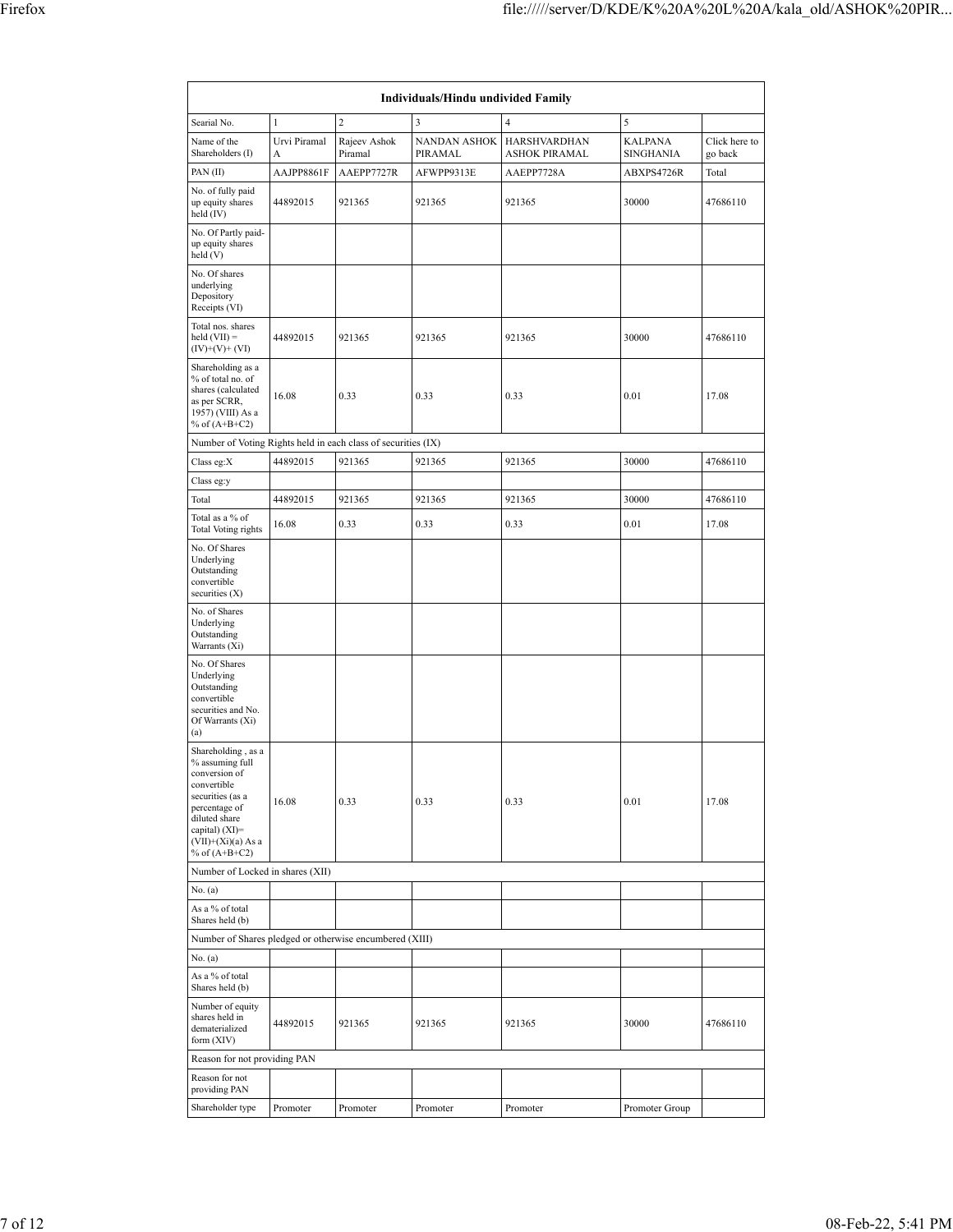| Any Other (specify)                                                                                                                                                                  |                                                                                           |                                                                         |                                                                        |                                                                   |                                                     |                          |  |  |  |  |  |  |
|--------------------------------------------------------------------------------------------------------------------------------------------------------------------------------------|-------------------------------------------------------------------------------------------|-------------------------------------------------------------------------|------------------------------------------------------------------------|-------------------------------------------------------------------|-----------------------------------------------------|--------------------------|--|--|--|--|--|--|
| Searial No.                                                                                                                                                                          | $\overline{c}$<br>$\overline{\mathbf{4}}$<br>$\mathbf{1}$<br>3<br>5                       |                                                                         |                                                                        |                                                                   |                                                     |                          |  |  |  |  |  |  |
| Category                                                                                                                                                                             | Trusts                                                                                    | Trusts                                                                  | Trusts                                                                 | Trusts                                                            | <b>Bodies Corporate</b>                             | Click here<br>to go back |  |  |  |  |  |  |
| Name of the<br>Shareholders (I)                                                                                                                                                      | Ashok Piramal<br>Group Real Estate<br>Trust through its<br>Trustee Ms. Urvi A.<br>Piramal | <b>ANJALI MODY</b><br><b>FAMILY</b><br><b>PRIVATE</b><br><b>LIMITED</b> | <b>ADITI MODY</b><br><b>FAMILY</b><br><b>PRIVATE</b><br><b>LIMITED</b> | AARTI PANDIT<br><b>FAMILY</b><br><b>PRIVATE</b><br><b>LIMITED</b> | POWERJET<br>CARRIERS AND<br>TRANSPORTERS<br>PVT LTD |                          |  |  |  |  |  |  |
| PAN(II)                                                                                                                                                                              | AACTA4230A                                                                                | AACTA7565N                                                              | AACTA6703A                                                             | AACTA7012Q                                                        | AAECP7951J                                          | Total                    |  |  |  |  |  |  |
| No. of the<br>Shareholders (I)                                                                                                                                                       | $\mathbf{1}$                                                                              | $\mathbf{1}$                                                            | $\mathbf{1}$                                                           | $\mathbf{1}$                                                      | $\mathbf{1}$                                        | 5                        |  |  |  |  |  |  |
| No. of fully paid<br>up equity shares<br>held $(IV)$                                                                                                                                 | 120310717                                                                                 | 1324000                                                                 | 1324000                                                                | 1313092                                                           | 66414                                               | 124338223                |  |  |  |  |  |  |
| No. Of Partly paid-<br>up equity shares<br>held (V)                                                                                                                                  |                                                                                           |                                                                         |                                                                        |                                                                   |                                                     |                          |  |  |  |  |  |  |
| No. Of shares<br>underlying<br>Depository<br>Receipts (VI)                                                                                                                           |                                                                                           |                                                                         |                                                                        |                                                                   |                                                     |                          |  |  |  |  |  |  |
| Total nos. shares<br>held $(VII) =$<br>$(IV)+(V)+(VI)$                                                                                                                               | 120310717                                                                                 | 1324000                                                                 | 1324000                                                                | 1313092                                                           | 66414                                               | 124338223                |  |  |  |  |  |  |
| Shareholding as a<br>% of total no. of<br>shares (calculated<br>as per SCRR,<br>1957) (VIII) As a<br>% of $(A+B+C2)$                                                                 | 43.09                                                                                     | 0.47                                                                    | 0.47                                                                   | 0.47                                                              | 0.02                                                | 44.53                    |  |  |  |  |  |  |
|                                                                                                                                                                                      | Number of Voting Rights held in each class of securities (IX)                             |                                                                         |                                                                        |                                                                   |                                                     |                          |  |  |  |  |  |  |
| Class eg: X<br>Class eg:y                                                                                                                                                            | 120310717                                                                                 | 1324000                                                                 | 1324000                                                                | 1313092                                                           | 66414                                               | 124338223                |  |  |  |  |  |  |
| Total                                                                                                                                                                                | 120310717                                                                                 | 1324000                                                                 | 1324000                                                                | 1313092                                                           | 66414                                               | 124338223                |  |  |  |  |  |  |
| Total as a % of<br>Total Voting rights<br>No. Of Shares<br>Underlying<br>Outstanding                                                                                                 | 43.09                                                                                     | 0.47                                                                    | 0.47                                                                   | 0.47                                                              | 0.02                                                | 44.53                    |  |  |  |  |  |  |
| convertible<br>securities $(X)$<br>No. of Shares<br>Underlying<br>Outstanding<br>Warrants (Xi)                                                                                       |                                                                                           |                                                                         |                                                                        |                                                                   |                                                     |                          |  |  |  |  |  |  |
| No. Of Shares<br>Underlying<br>Outstanding<br>convertible<br>securities and No.<br>Of Warrants (Xi)<br>(a)                                                                           |                                                                                           |                                                                         |                                                                        |                                                                   |                                                     |                          |  |  |  |  |  |  |
| Shareholding, as a<br>% assuming full<br>conversion of<br>convertible<br>securities (as a<br>percentage of<br>diluted share<br>capital) (XI)=<br>$(VII)+(X)$ As a %<br>of $(A+B+C2)$ | 43.09                                                                                     | 0.47                                                                    | 0.47                                                                   | 0.47                                                              | 0.02                                                | 44.53                    |  |  |  |  |  |  |
| Number of Locked in shares (XII)                                                                                                                                                     |                                                                                           |                                                                         |                                                                        |                                                                   |                                                     |                          |  |  |  |  |  |  |
| No. (a)<br>As a % of total                                                                                                                                                           |                                                                                           |                                                                         |                                                                        |                                                                   |                                                     |                          |  |  |  |  |  |  |
| Shares held (b)                                                                                                                                                                      | Number of Shares pledged or otherwise encumbered (XIII)                                   |                                                                         |                                                                        |                                                                   |                                                     |                          |  |  |  |  |  |  |
| No. (a)                                                                                                                                                                              |                                                                                           |                                                                         |                                                                        |                                                                   |                                                     |                          |  |  |  |  |  |  |
| As a % of total<br>Shares held (b)                                                                                                                                                   |                                                                                           |                                                                         |                                                                        |                                                                   |                                                     |                          |  |  |  |  |  |  |
| Number of equity<br>shares held in<br>dematerialized<br>form (XIV)                                                                                                                   | 120310717                                                                                 | 1324000                                                                 | 1324000                                                                | 1313092                                                           | 66414                                               | 124338223                |  |  |  |  |  |  |
| Reason for not providing PAN                                                                                                                                                         |                                                                                           |                                                                         |                                                                        |                                                                   |                                                     |                          |  |  |  |  |  |  |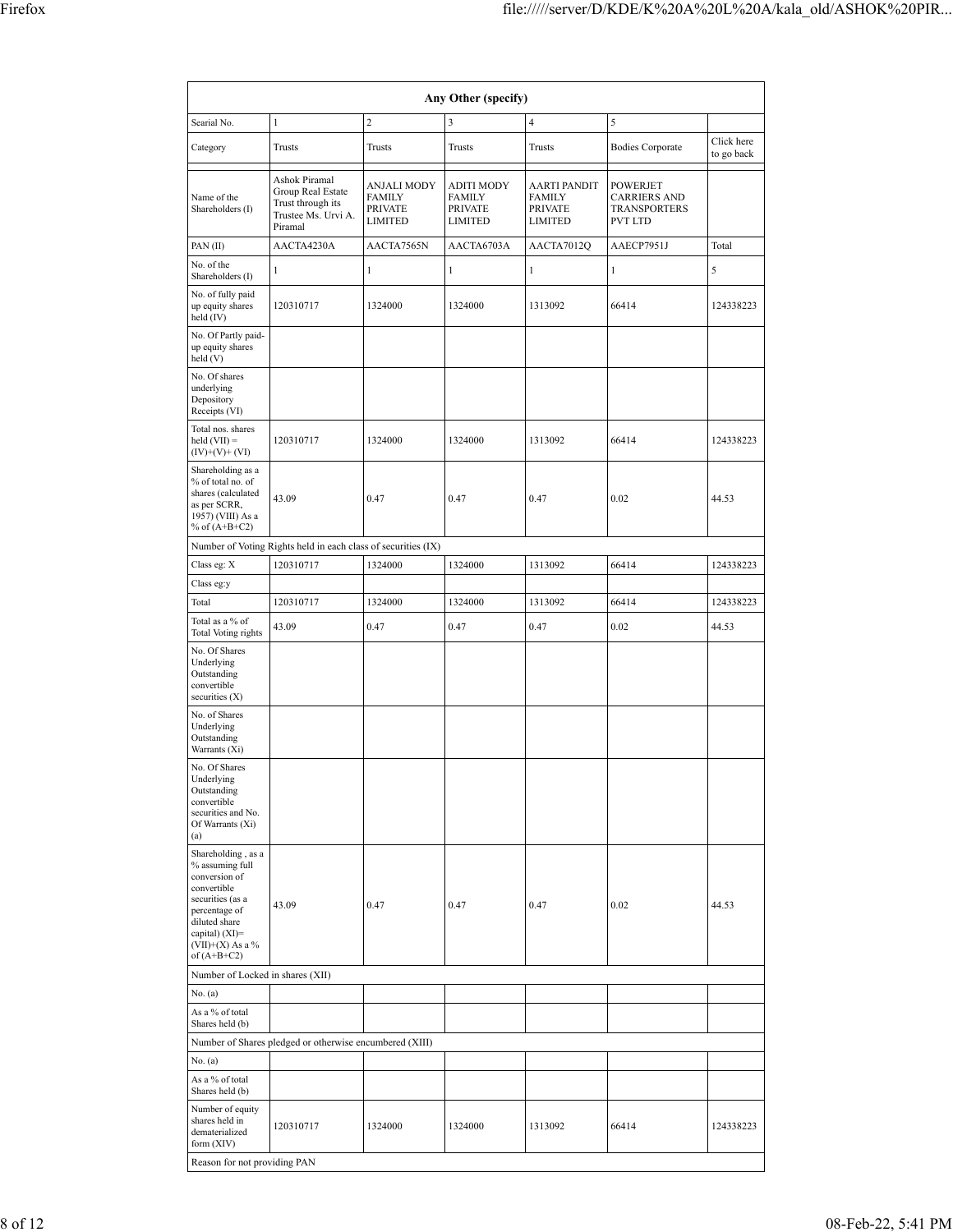| Reason for not<br>providing PAN |                |                |                                                     |  |
|---------------------------------|----------------|----------------|-----------------------------------------------------|--|
| Shareholder type                | Promoter Group | Promoter Group | <b>Promoter Group</b> Promoter Group Promoter Group |  |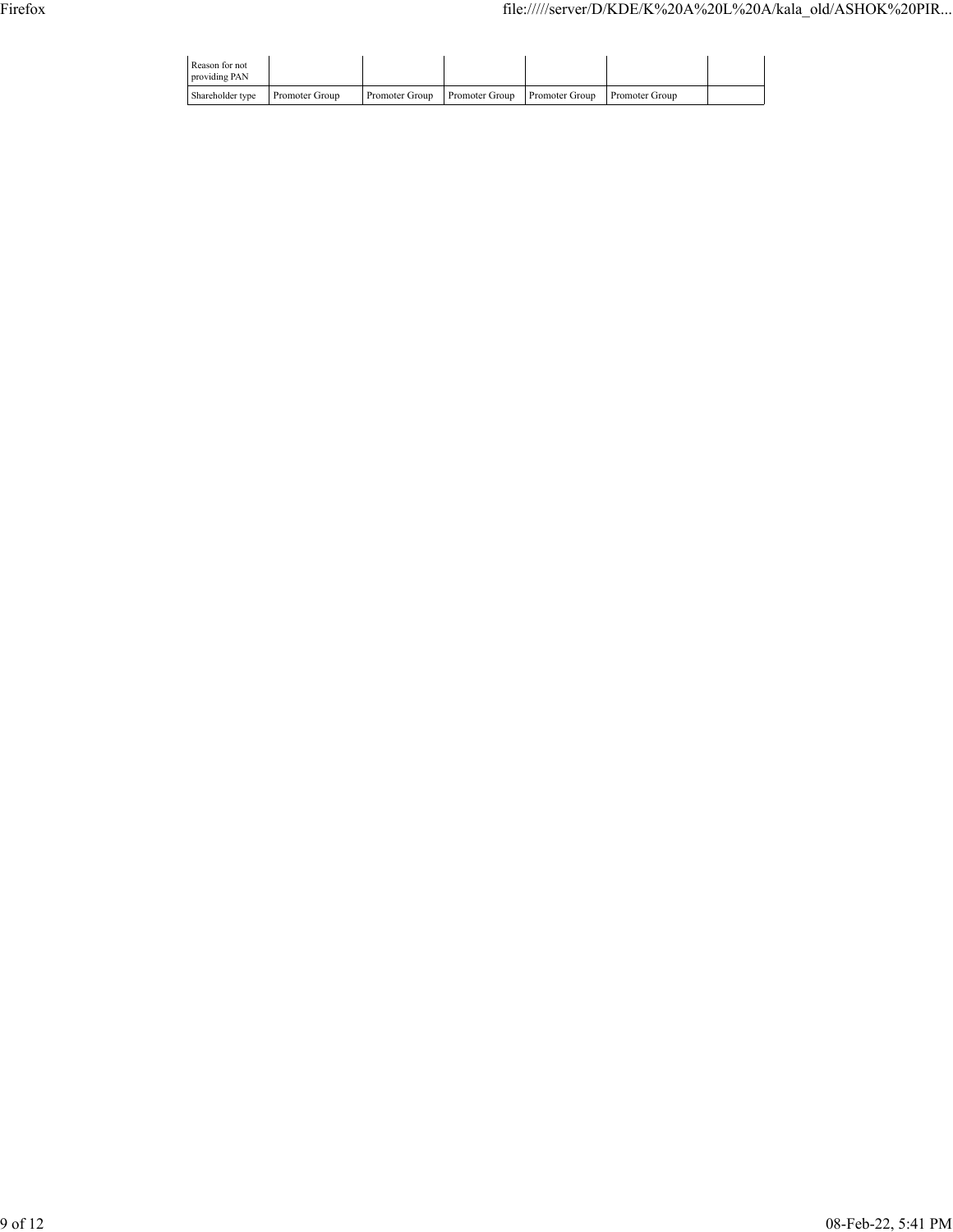| Any Other (specify)                                                                                                                                                                  |              |                |                            |                     |                                        |                                           |                              |  |  |  |  |  |
|--------------------------------------------------------------------------------------------------------------------------------------------------------------------------------------|--------------|----------------|----------------------------|---------------------|----------------------------------------|-------------------------------------------|------------------------------|--|--|--|--|--|
| Searial No.                                                                                                                                                                          | $\mathbf{1}$ | $\overline{c}$ | 3                          | $\overline{4}$      | 5                                      | 6                                         | 7                            |  |  |  |  |  |
| Category                                                                                                                                                                             | <b>IEPF</b>  | LLP            | <b>Bodies</b><br>Corporate | Clearing<br>Members | Director or<br>Director's<br>Relatives | Director or Director's<br>Relatives       | Non-Resident<br>Indian (NRI) |  |  |  |  |  |
| Category / More<br>than 1 percentage                                                                                                                                                 | Category     | Category       | Category                   | Category            | Category                               | More than 1 percentage of<br>shareholding | Category                     |  |  |  |  |  |
| Name of the<br>Shareholders (I)                                                                                                                                                      |              |                |                            |                     |                                        | <b>SUNITA MAHESH</b><br><b>GUPTA</b>      |                              |  |  |  |  |  |
| PAN(II)                                                                                                                                                                              |              |                |                            |                     |                                        | AAQPG7154F                                |                              |  |  |  |  |  |
| No. of the<br>Shareholders (I)                                                                                                                                                       | 1            | 19             | 321                        | 64                  | $\overline{4}$                         | $\mathbf{1}$                              | 355                          |  |  |  |  |  |
| No. of fully paid<br>up equity shares<br>held (IV)                                                                                                                                   | 2242245      | 231973         | 7705157                    | 804734              | 3247701                                | 3220401                                   | 3638124                      |  |  |  |  |  |
| No. Of Partly paid-<br>up equity shares<br>held (V)                                                                                                                                  |              |                |                            |                     |                                        |                                           |                              |  |  |  |  |  |
| No. Of shares<br>underlying<br>Depository<br>Receipts (VI)                                                                                                                           |              |                |                            |                     |                                        |                                           |                              |  |  |  |  |  |
| Total nos. shares<br>held $(VII) =$<br>$(IV)+(V)+(VI)$                                                                                                                               | 2242245      | 231973         | 7705157                    | 804734              | 3247701                                | 3220401                                   | 3638124                      |  |  |  |  |  |
| Shareholding as a<br>% of total no. of<br>shares (calculated<br>as per SCRR,<br>1957) (VIII) As a<br>% of $(A+B+C2)$                                                                 | 0.8          | 0.08           | 2.76                       | 0.29                | 1.16                                   | 1.15                                      | 1.3                          |  |  |  |  |  |
| Number of Voting Rights held in each class of securities (IX)                                                                                                                        |              |                |                            |                     |                                        |                                           |                              |  |  |  |  |  |
| Class eg: X                                                                                                                                                                          | 2242245      | 231973         | 7705157                    | 804734              | 3247701                                | 3220401                                   | 3638124                      |  |  |  |  |  |
| Class eg:y                                                                                                                                                                           |              |                |                            |                     |                                        |                                           |                              |  |  |  |  |  |
| Total                                                                                                                                                                                | 2242245      | 231973         | 7705157                    | 804734              | 3247701                                | 3220401                                   | 3638124                      |  |  |  |  |  |
| Total as a % of<br><b>Total Voting rights</b>                                                                                                                                        | 0.8          | 0.08           | 2.76                       | 0.29                | 1.16                                   | 1.15                                      | 1.3                          |  |  |  |  |  |
| No. Of Shares<br>Underlying<br>Outstanding<br>convertible<br>securities $(X)$                                                                                                        |              |                |                            |                     |                                        |                                           |                              |  |  |  |  |  |
| No. of Shares<br>Underlying<br>Outstanding<br>Warrants (Xi)                                                                                                                          |              |                |                            |                     |                                        |                                           |                              |  |  |  |  |  |
| No. Of Shares<br>Underlying<br>Outstanding<br>convertible<br>securities and No.<br>Of Warrants (Xi)<br>(a)                                                                           |              |                |                            |                     |                                        |                                           |                              |  |  |  |  |  |
| Shareholding, as a<br>% assuming full<br>conversion of<br>convertible<br>securities (as a<br>percentage of<br>diluted share<br>capital) (XI)=<br>$(VII)+(X)$ As a %<br>of $(A+B+C2)$ | 0.8          | 0.08           | 2.76                       | 0.29                | 1.16                                   | 1.15                                      | 1.3                          |  |  |  |  |  |
| Number of Locked in shares (XII)                                                                                                                                                     |              |                |                            |                     |                                        |                                           |                              |  |  |  |  |  |
| No. (a)<br>As a % of total<br>Shares held (b)                                                                                                                                        |              |                |                            |                     |                                        |                                           |                              |  |  |  |  |  |
| Number of equity<br>shares held in<br>dematerialized<br>form $(XIV)$                                                                                                                 | 2242245      | 231973         | 7660722                    | 804734              | 3247701                                | 3220401                                   | 3600373                      |  |  |  |  |  |
| Reason for not providing PAN                                                                                                                                                         |              |                |                            |                     |                                        |                                           |                              |  |  |  |  |  |
| Reason for not<br>providing PAN                                                                                                                                                      |              |                |                            |                     |                                        |                                           |                              |  |  |  |  |  |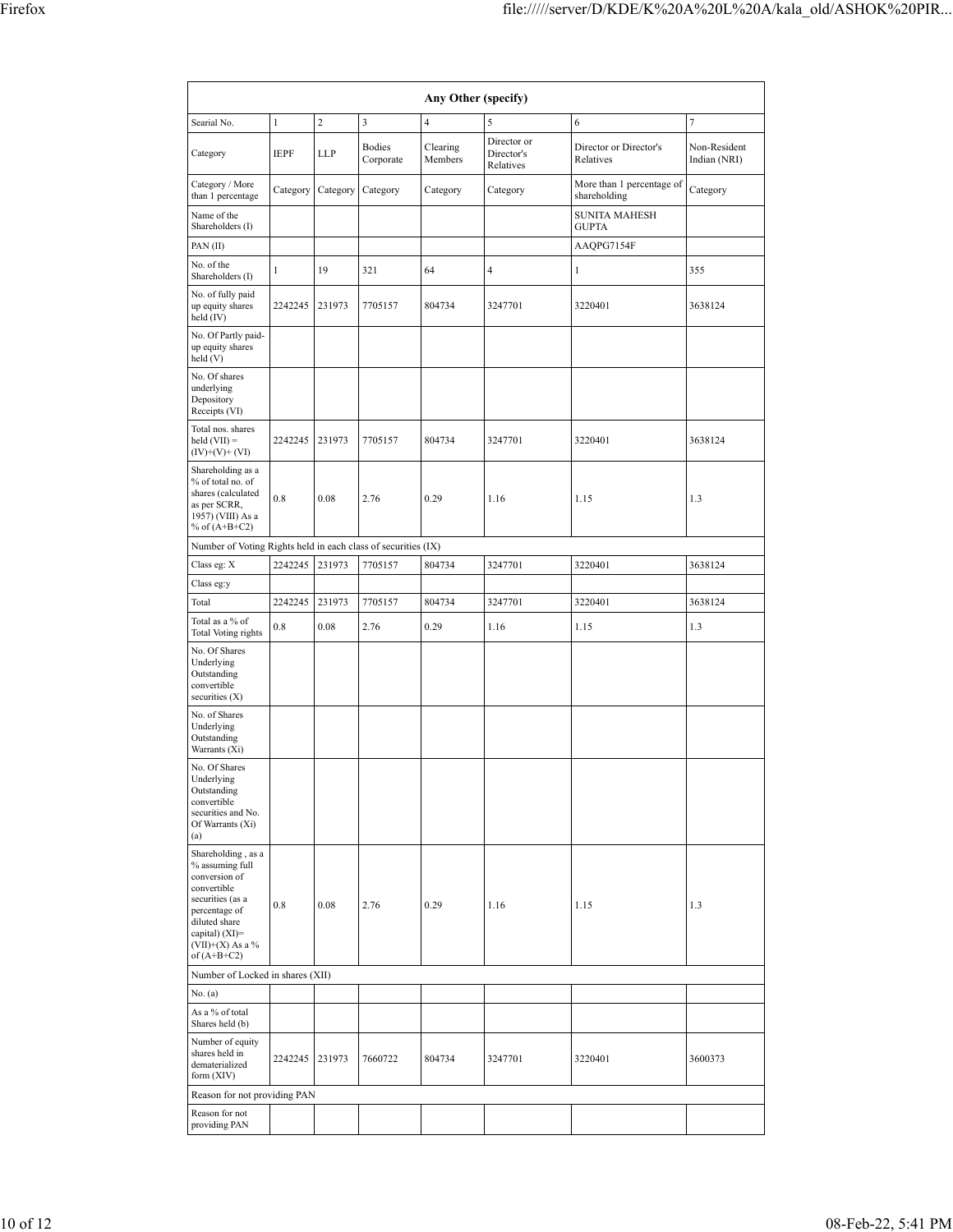| Any Other (specify)                                                                                                                                                                  |                                                               |                         |          |                       |  |  |  |  |  |  |  |  |
|--------------------------------------------------------------------------------------------------------------------------------------------------------------------------------------|---------------------------------------------------------------|-------------------------|----------|-----------------------|--|--|--|--|--|--|--|--|
| Searial No.                                                                                                                                                                          | 8                                                             | 9                       | 10       |                       |  |  |  |  |  |  |  |  |
| Category                                                                                                                                                                             | Overseas Corporate Bodies                                     | Trusts                  | HUF      |                       |  |  |  |  |  |  |  |  |
| Category / More<br>than 1 percentage                                                                                                                                                 | Category                                                      | Category                | Category |                       |  |  |  |  |  |  |  |  |
| Name of the<br>Shareholders (I)                                                                                                                                                      |                                                               |                         |          | Click here to go back |  |  |  |  |  |  |  |  |
| PAN(II)                                                                                                                                                                              |                                                               |                         |          | Total                 |  |  |  |  |  |  |  |  |
| No. of the<br>Shareholders (I)                                                                                                                                                       | $\mathbf{1}$                                                  | $\overline{\mathbf{c}}$ | 1429     | 2196                  |  |  |  |  |  |  |  |  |
| No. of fully paid<br>up equity shares<br>held (IV)                                                                                                                                   | 50                                                            | 22400                   | 4808738  | 22701122              |  |  |  |  |  |  |  |  |
| No. Of Partly paid-<br>up equity shares<br>held (V)                                                                                                                                  |                                                               |                         |          |                       |  |  |  |  |  |  |  |  |
| No. Of shares<br>underlying<br>Depository<br>Receipts (VI)                                                                                                                           |                                                               |                         |          |                       |  |  |  |  |  |  |  |  |
| Total nos. shares<br>$held (VII) =$<br>$(IV)+(V)+(VI)$                                                                                                                               | 50                                                            | 22400                   | 4808738  | 22701122              |  |  |  |  |  |  |  |  |
| Shareholding as a<br>% of total no. of<br>shares (calculated<br>as per SCRR,<br>1957) (VIII) As a<br>% of $(A+B+C2)$                                                                 | $\mathbf{0}$                                                  | 0.01                    | 1.72     | 8.12                  |  |  |  |  |  |  |  |  |
|                                                                                                                                                                                      | Number of Voting Rights held in each class of securities (IX) |                         |          |                       |  |  |  |  |  |  |  |  |
| Class eg: X<br>Class eg:y                                                                                                                                                            | 50                                                            | 22400                   | 4808738  | 22701122              |  |  |  |  |  |  |  |  |
| Total                                                                                                                                                                                | 50                                                            | 22400                   | 4808738  | 22701122              |  |  |  |  |  |  |  |  |
| Total as a % of<br>Total Voting rights                                                                                                                                               | $\boldsymbol{0}$                                              | 0.01                    | 1.72     | 8.12                  |  |  |  |  |  |  |  |  |
| No. Of Shares<br>Underlying<br>Outstanding<br>convertible<br>securities $(X)$                                                                                                        |                                                               |                         |          |                       |  |  |  |  |  |  |  |  |
| No. of Shares<br>Underlying<br>Outstanding<br>Warrants (Xi)                                                                                                                          |                                                               |                         |          |                       |  |  |  |  |  |  |  |  |
| No. Of Shares<br>Underlying<br>Outstanding<br>onvertible:<br>securities and No.<br>Of Warrants (Xi)<br>(a)                                                                           |                                                               |                         |          |                       |  |  |  |  |  |  |  |  |
| Shareholding, as a<br>% assuming full<br>conversion of<br>convertible<br>securities (as a<br>percentage of<br>diluted share<br>capital) (XI)=<br>$(VII)+(X)$ As a %<br>of $(A+B+C2)$ | $\boldsymbol{0}$                                              | 0.01                    | 1.72     | 8.12                  |  |  |  |  |  |  |  |  |
| Number of Locked in shares (XII)                                                                                                                                                     |                                                               |                         |          |                       |  |  |  |  |  |  |  |  |
| No. (a)<br>As a % of total                                                                                                                                                           |                                                               |                         |          |                       |  |  |  |  |  |  |  |  |
| Shares held (b)<br>Number of equity<br>shares held in<br>dematerialized<br>form (XIV)                                                                                                | 50                                                            | 22400                   | 4808738  | 22618936              |  |  |  |  |  |  |  |  |
| Reason for not providing PAN                                                                                                                                                         |                                                               |                         |          |                       |  |  |  |  |  |  |  |  |
| Reason for not<br>providing PAN                                                                                                                                                      |                                                               |                         |          |                       |  |  |  |  |  |  |  |  |
|                                                                                                                                                                                      |                                                               |                         |          |                       |  |  |  |  |  |  |  |  |